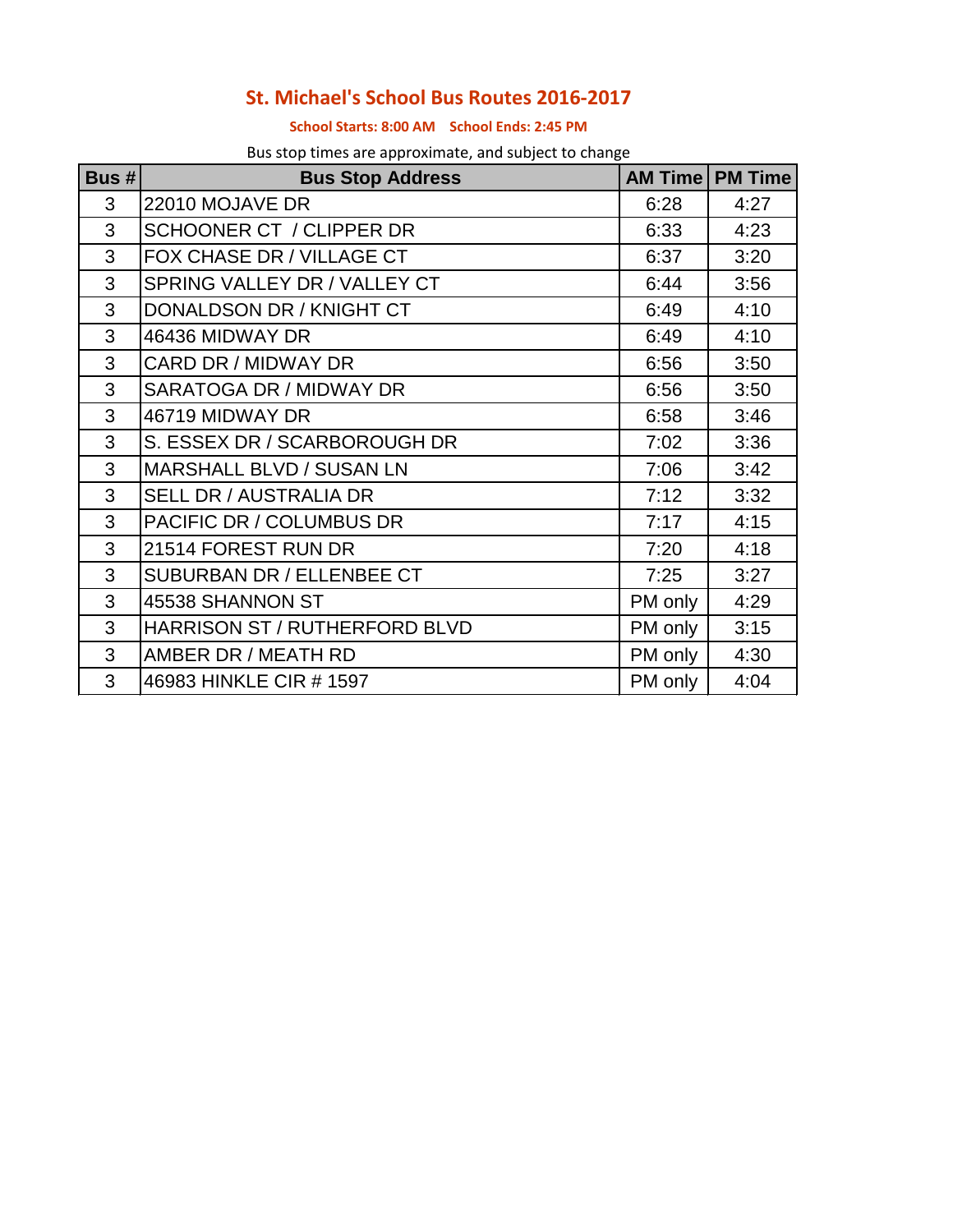| Bus $# $ | <b>Bus Stop Address</b>                |         | <b>AM Time   PM Time</b> |
|----------|----------------------------------------|---------|--------------------------|
| 25       | 22498 MACARTHUR BLVD                   | 6:05    | AM only                  |
| 25       | <b>MCARTHUR BLVD / HALSEY CT</b>       | 6:05    | 4:40                     |
| 25       | <b>COLBY DR / RAMSEY DR</b>            | 6:21    | 4:24                     |
| 25       | <b>COLBY DR / PEMBROOKE DR</b>         | 6:23    | 4:24                     |
| 25       | <b>COLBY DR / ROWAN KNIGHT DR</b>      | 6:24    | 4:23                     |
| 25       | LILY ST / ORCHID LN                    | 6:26    | 4:21                     |
| 25       | 20005 THREE NOTCH RD                   | 6:26    | 4:21                     |
| 25       | SILVER SLATE DR / SUNLIGHT CT          | 6:35    | 4:10                     |
| 25       | FREEDOM RUN DR / SORRELL DR            | 6:39    | 4:06                     |
| 25       | BIRDSEYE COURT / BAYWOODS ROAD         | 6:43    | 3:39                     |
| 25       | WILLIS WHARF COURT / LONG LANE         | 6:45    | 3:45                     |
| 25       | <b>LONG LN / KEDGES BLVD</b>           | 6:48    | 3:48                     |
| 25       | LONG LN / SUNBURST DR                  | 6:48    | 3:48                     |
| 25       | <b>LONG LN / MAINSAIL DR</b>           | 6:50    | 3:50                     |
| 25       | LONG LN / CONSTELLATION ST             | 6:53    | 3:52                     |
| 25       | <b>WICKSHIRE DR / KENSHIRE CT</b>      | 7:02    | 3:36                     |
| 25       | THREE NOTCH RD / HELEN DR              | 7:07    | 3:31                     |
| 25       | THREE NOTCH RD / LEACHBURG RD          | 7:10    | 3:30                     |
| 25       | ST. JAMES CHURCH RD / HAWKINS LN       | 7:13    | 3:21                     |
| 25       | 48645 SAINT JAMES CHURCH RD            | 7:14    | 3:22                     |
| 25       | 48378 MATTAPANY RD                     | 7:18    | 5:26                     |
| 25       | KING JAMES PKWY / CORNWALLIS CT        | 7:20    | 3:28                     |
| 25       | 19256 THREE NOTCH RD / DAMERON DAYCARE | 7:21    | 3:20                     |
| 25       | 48899 BAY FOREST RD                    | 7:24    | 3:08                     |
| 25       | 49682 BAY FOREST RD                    | 7:26    | 3:12                     |
| 25       | BAY FOREST RD / LEA WAY                | 7:26    | 3:12                     |
| 25       | PARK PINES ROAD / THREE NOTCH ROAD     | 7:33    | 3:06                     |
| 25       | 18335 THREE NOTCH RD                   | 7:38    | 3:04                     |
| 25       | YODA LN / DEMKO RD                     | 7:43    | 3:02                     |
| 25       | THREE NOTCH RD / THREE SECOND LN       | 7:47    | 3:01                     |
| 25       | 17847 THREE NOTCH RD                   | 7:49    | 3:00                     |
| 25       | 49459 HOLLAND MANOR RD                 | PM only | 2:58                     |
| 25       | RUE PURCHASE RD / RUE WOODS DR         | PM only | 4:32                     |
| 25       | 49172 DEMKO RD                         | PM only | 3:02                     |
| 25       | RUE WOODS DR / RUE PURCHASE RD         | PM only | 4:32                     |
| 25       | <b>COLBY DR / ROWAN KNIGHT DR</b>      | PM only | 4:22                     |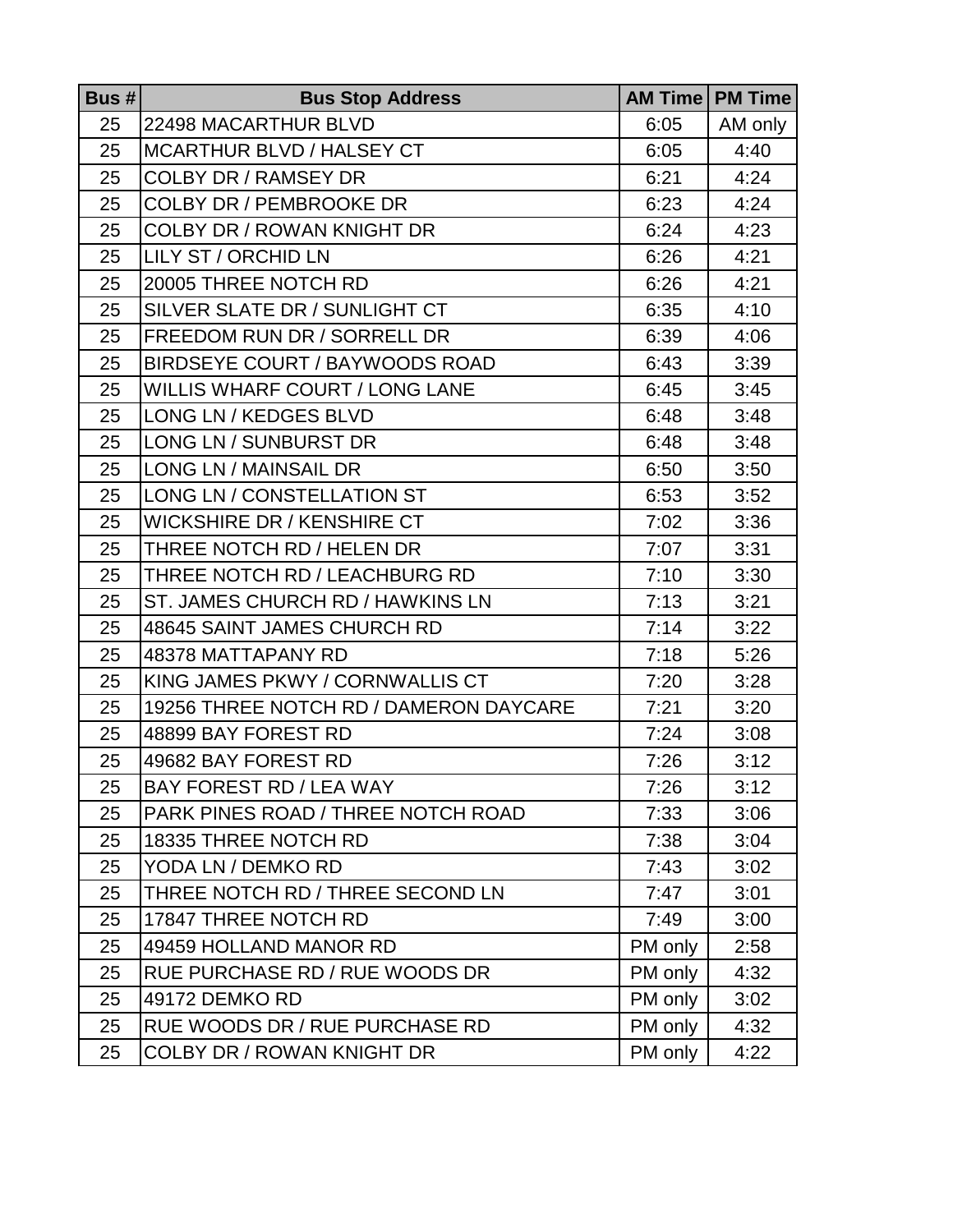| Bus # | <b>Bus Stop Address</b>          |         | <b>AM Time   PM Time</b> |
|-------|----------------------------------|---------|--------------------------|
| 74    | 47350 LYARD RD                   | 6:30    | 3:42                     |
| 74    | 47502 LYARD RD                   | 6:33    | 3:40                     |
| 74    | BAY RIDGE RD / WOLF TRAP WAY     | 6:40    | 4:10                     |
| 74    | TRI-COMMUNITY WAY/WINDING WAY    | 6:45    | 4:18                     |
| 74    | <b>WINDING WAY / OREGON WAY</b>  | 6:48    | 4:22                     |
| 74    | 48040 FREEHOLD DR                | 7:12    | 3:30                     |
| 74    | POINT LOOKOUT RD / WOOD RD       | 7:15    | 3:24                     |
| 74    | POINT LOKOUT RD / MULBERRY LN    | 7:18    | 3:21                     |
| 74    | POINT LOOKOUT RD / ORCHARD WAY   | 7:20    | 3:11                     |
| 74    | POINT LOOKOUT RD / PACKER CT     | 7:22    | 3:09                     |
| 74    | <b>48839 TRAPP RD</b>            | 7:25    | 3:07                     |
| 74    | <b>VILLA RD / GRAYSON RD</b>     | 7:32    | 3:15                     |
| 74    | <b>47898 VILLA RD</b>            | 7:32    | 3:15                     |
| 74    | 17665 SAINT INIGOES RD           | 7:34    | 3:17                     |
| 74    | 17661 LAWRENCE                   | 7:37    | AM only                  |
| 74    | 13935 POINT LOOKOUT RD           | 7:44    | 3:05                     |
| 74    | HOWARD WAY / POINT LOOKOUT RD    | 7:45    | 3:02                     |
| 74    | 49279 BENNETT DR                 | 7:47    | 3:00                     |
| 74    | HILTON RIDGE DR / RENAISSANCE CT | PM only | 4:00                     |
| 74    | 19583 NORTH SNOW HILL MANOR RD   | PM only | 3:50                     |
| 74    | 17823 ROSECROFT RD               | PM only | 3:42                     |
| 74    | 18030 SHIPPING POINT RD          | PM only | 3:43                     |
| 74    | 47934 MATTAPANY RD               | PM only | 3:36                     |
| 74    | 17767 ROSECROFT RD               | PM only | 3:42                     |